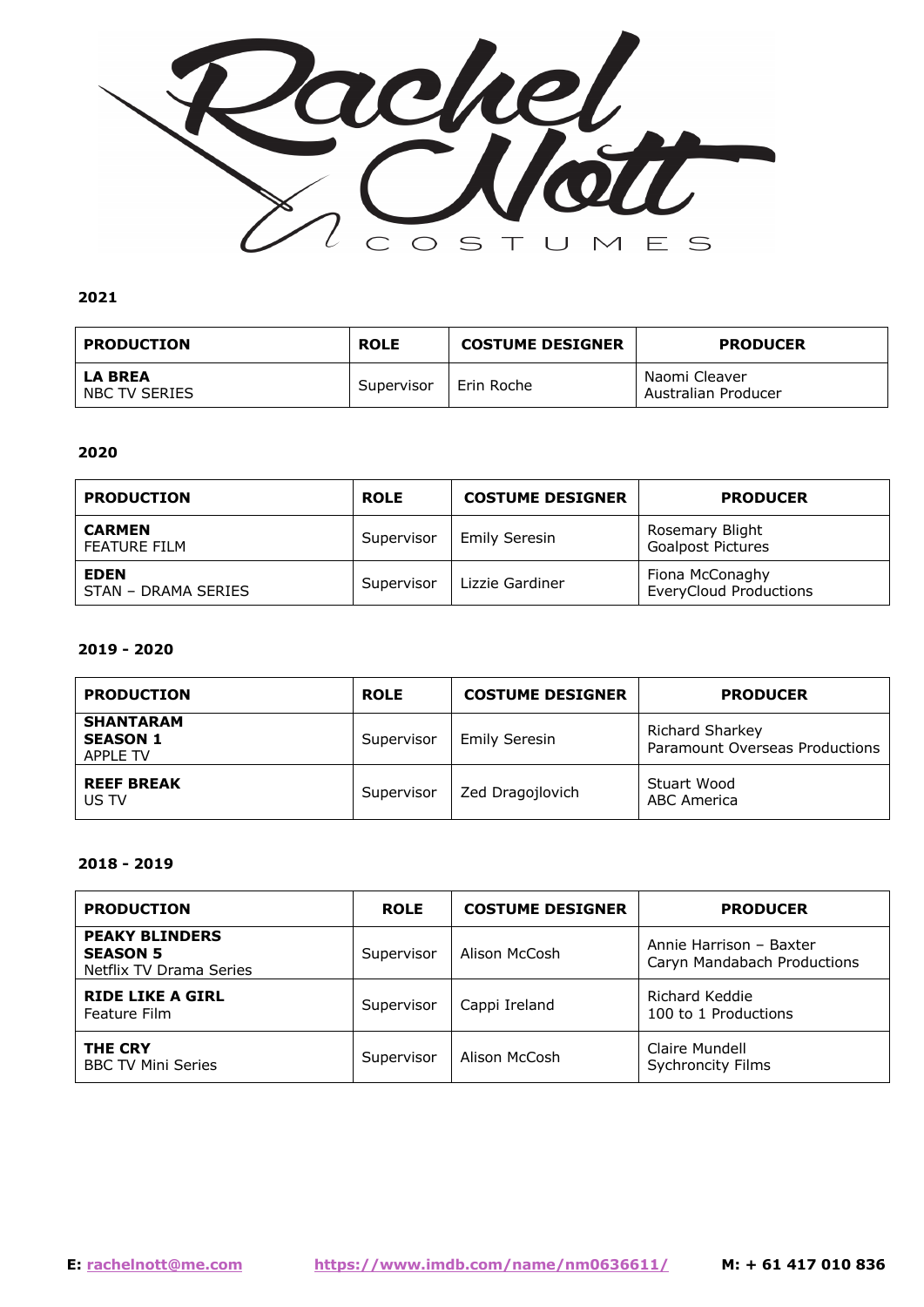

| <b>PRODUCTION</b>                         | <b>ROLE</b> | <b>COSTUME DESIGNER</b> | <b>PRODUCER</b>                             |
|-------------------------------------------|-------------|-------------------------|---------------------------------------------|
| <b>LADIES IN BLACK</b><br>Feature Film    | Supervisor  | <b>Wendy Cork</b>       | Sue Milikin<br>Ladies In Black Pty Ltd.     |
| THE WRONG GIRL 2<br>T V Series Season Two | Supervisor  | Zed Dragojlovich        | Tom Hoffie<br>Fremantle Media               |
| <b>WINDCHESTER</b><br>Feature Film        | Supervisor  | Wendy Cork              | Tim McGahan<br>Windchester Film Productions |

## **2016**

| <b>PRODUCTION</b>                                            | <b>ROLE</b>                      | <b>COSTUME DESIGNER</b> | <b>PRODUCER</b>                             |
|--------------------------------------------------------------|----------------------------------|-------------------------|---------------------------------------------|
| THE OLIVIA NEWTON JOHN<br><b>STORY</b><br>3 Part Mini Series | Assistant<br>Costume<br>Designer | Wendy Cork              | Margot MacDonald<br><b>Fremantle Media</b>  |
| THE EDGE OF THE BUSH<br>Web Series                           | Assistant<br>Costume<br>Designer | Shauna Lovisetto        | Andrew Walker<br>GuessWork Televison        |
| <b>LEFTOVERS</b><br>US Drama Series - Pre & EP 1             | Supervisor                       | Rudy Mance              | Gene Kelly<br><b>HBO</b>                    |
| <b>7 TYPES OF AMBIGUITY</b><br>3 Part Mini Series            | Supervisor                       | Cappi Ireland           | Amanda Higgs<br><b>Matchbox Productions</b> |

## **2015**

| <b>PRODUCTION</b>                                                | <b>ROLE</b>                      | <b>COSTUME DESIGNER</b> | <b>PRODUCER</b>                    |
|------------------------------------------------------------------|----------------------------------|-------------------------|------------------------------------|
| <b>TOMORROW WHEN THE WAR</b><br><b>BEGAN</b><br>6 Part TV Series | Assistant<br>Costume<br>Designer | Cappi Ireland           | Michael Boughen<br>Skagos Series 1 |
| <b>LION</b><br>Feature Film                                      | Supervisor                       | Cappi Ireland           | Angie Fielder<br>See Saw Films     |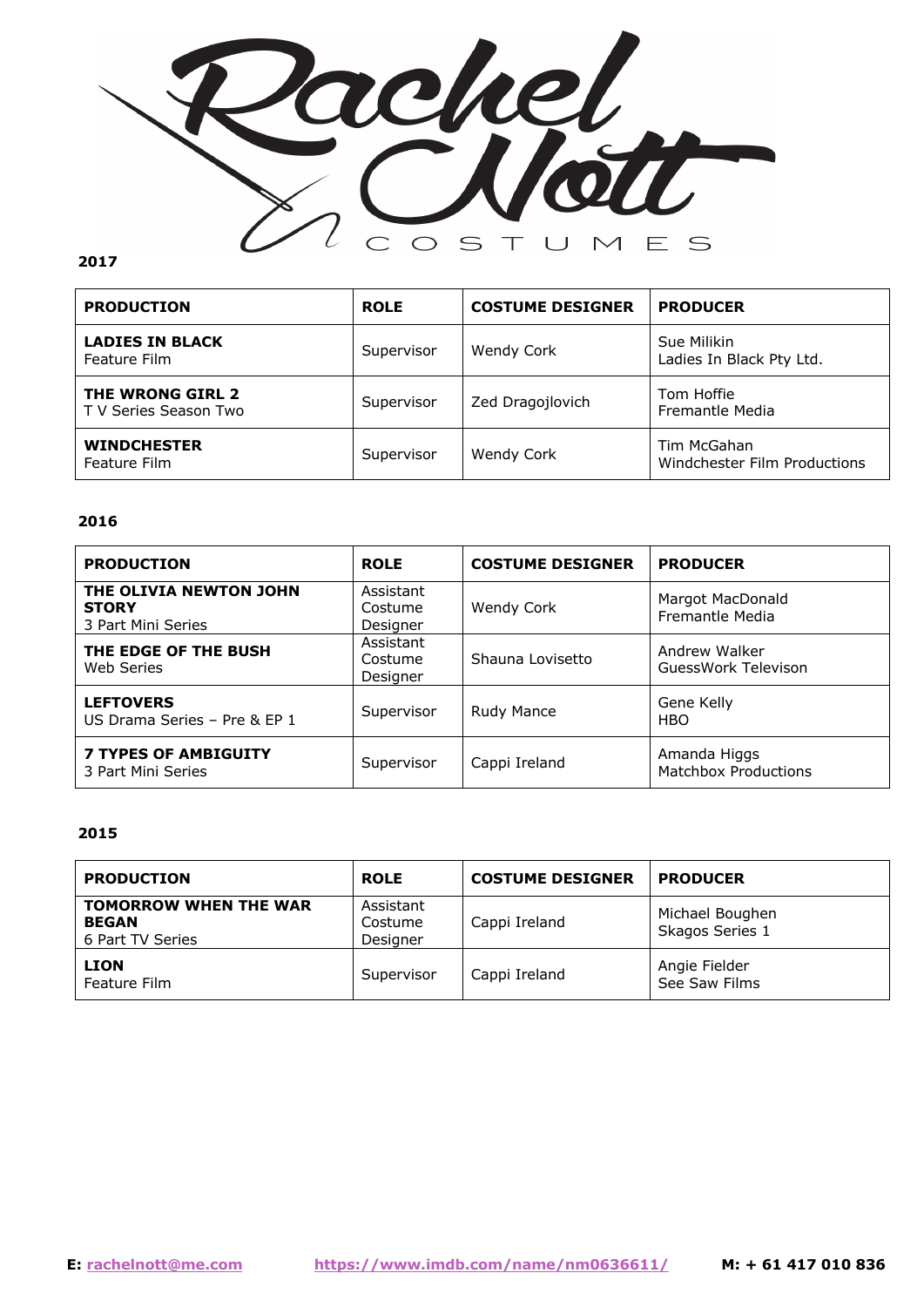

| <b>PRODUCTION</b>                      | <b>ROLE</b> | <b>COSTUME DESIGNER</b> | <b>PRODUCER</b>                              |
|----------------------------------------|-------------|-------------------------|----------------------------------------------|
| <b>GLITCH</b><br>6 Part TV Series      | Supervisor  | Cappi Ireland           | Ewan Burnett<br>Match Box Pictures           |
| <b>HOLDING THE MAN</b><br>Feature Film | Supervisor  | Alice Babidge           | Kylie Du Fresne<br><b>Goal Post Pictures</b> |
| <b>GALLIPOLI</b><br>4 Part Mini Series | Supervisor  | Cappi Ireland           | Robert Connolly<br>Endemol Australia         |

# **2013**

| <b>PRODUCTION</b>                                | <b>ROLE</b> | <b>COSTUME DESIGNER</b> | <b>PRODUCER</b>                               |
|--------------------------------------------------|-------------|-------------------------|-----------------------------------------------|
| <b>CUT SNAKE</b><br>Feature Film                 | Supervisor  | Cappi Ireland           | <b>Trevor Blainey</b><br>Match Box Pictures   |
| <b>NEVER TEAR US APART</b><br>3 Part Mini Series | Supervisor  | Wendy Cork              | Kerrie Mainwaring<br><b>Shine Productions</b> |
| <b>L.A.D The Movie</b><br>Feature Film           | Designer    | Rachel Nott             | <b>L.A.D Productions</b>                      |

## **2012**

| <b>PRODUCTION</b>                                       | <b>ROLE</b> | <b>COSTUME DESIGNER</b> | <b>PRODUCER</b>                      |
|---------------------------------------------------------|-------------|-------------------------|--------------------------------------|
| <b>MR &amp; MRS MURDER</b><br>Season 1 TV Series        | Supervisor  | Shauna Lovisetto        | Andrew Walker<br>Fremantle Media     |
| THE MYSTERY OF THE HANSOM<br><b>CAB</b><br>Tele - movie | Buyer       | <b>Wendy Cork</b>       | Ewan Burnett Burberry<br>Productions |
| <b>WINNERS &amp; LOSERS</b><br>Season 2 TV Series       | Supervisor  | Jill Johanson           | Paul Maloney<br>Seven Network        |

# **2011**

| <b>PRODUCTION</b>                                 | <b>ROLE</b> | <b>COSTUME DESIGNER</b> | <b>COMPANY</b>                    |
|---------------------------------------------------|-------------|-------------------------|-----------------------------------|
| <b>TANGLE</b><br>Season 3 TV Series               | Supervisor  | Shauna Lovisetto        | Imogen Banks<br>Southern Star     |
| <b>WINNERS &amp; LOSERS</b><br>Season 1 TV Series | Supervisor  | Jill Johanson           | Maryanne Carroll<br>Seven Network |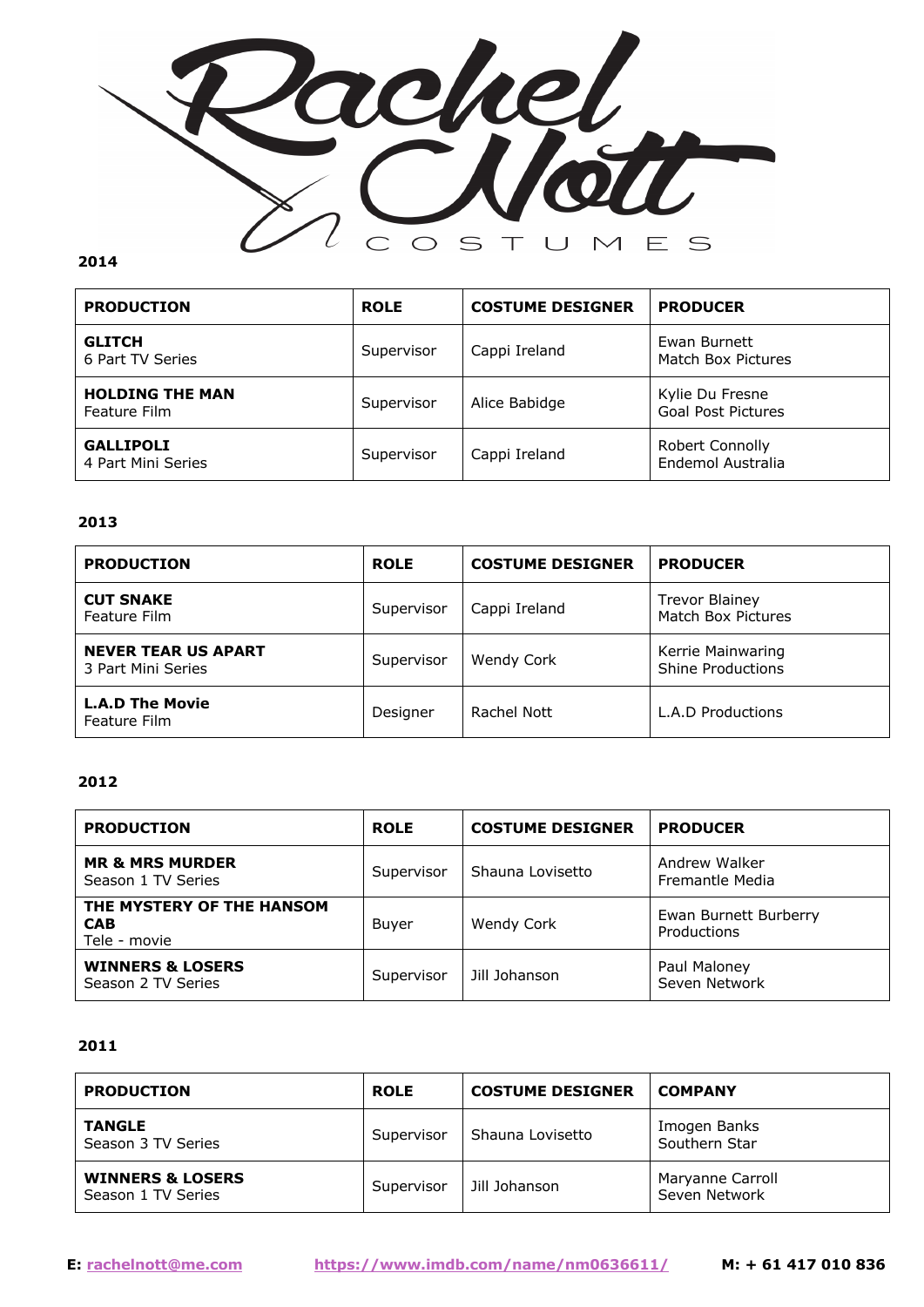

| <b>PRODUCTION</b>                         | <b>ROLE</b> | <b>COSTUME DESIGNER</b> | <b>PRODUCER</b>                  |
|-------------------------------------------|-------------|-------------------------|----------------------------------|
| <b>SATISFACTION</b><br>Season 3 TV Series | Supervisor  | Shauna Lovisetto        | Andrew Walker<br>Showtime Foxtel |
| <b>TANGLE</b><br>Season 2 TV Series       | Supervisor  | Shauna Lovisetto        | Imogen Banks<br>Southern Star    |

#### **2009 - 08**

| <b>PRODUCTION</b>                     | <b>ROLE</b> | <b>COSTUME DESIGNER</b> | <b>PRODUCER</b>           |
|---------------------------------------|-------------|-------------------------|---------------------------|
| THE PACIFIC<br>US TV Series           | Buyer       | Penny Rose              | Todd London<br><b>HBO</b> |
| <b>RUSH</b><br><b>TV Drama Series</b> | Standby     | Michael Chisholm        | Southern Star             |

#### **2007**

| <b>PRODUCTION</b>                         | <b>ROLE</b> | <b>COSTUME DESIGNER</b> | <b>COMPANY</b> |
|-------------------------------------------|-------------|-------------------------|----------------|
| <b>PRISCILLA</b><br>Fox Fm Promo          | Stylist     |                         | Fox FM         |
| UNDERBELLY #1<br><b>TV Series</b>         | Buyer       | Louise Wakefield        | Screentime     |
| <b>SATISFACTION</b><br>Season 1 TV Series | Supervisor  | Shauna Lovisetto        | Showtime       |

#### **2006**

| <b>PRODUCTION</b>                                         | <b>ROLE</b> | <b>COSTUME DESIGNER</b>           | <b>COMPANY</b>     |
|-----------------------------------------------------------|-------------|-----------------------------------|--------------------|
| WHERE THE WILD THINGS ARE<br>Feature Film                 | Buyer       | Dave Elsey<br>Creative Supervisor | Warner Bros        |
| <b>THE SECRETARY</b><br>TV Pilot                          | Supervisor  | Fiona Crombie                     | Southern Star      |
| <b>COMMONWEALTH GAMES</b><br>Opening & Closing Ceremonies | Buyer       | Paula Ryan                        | Commonwealth Games |